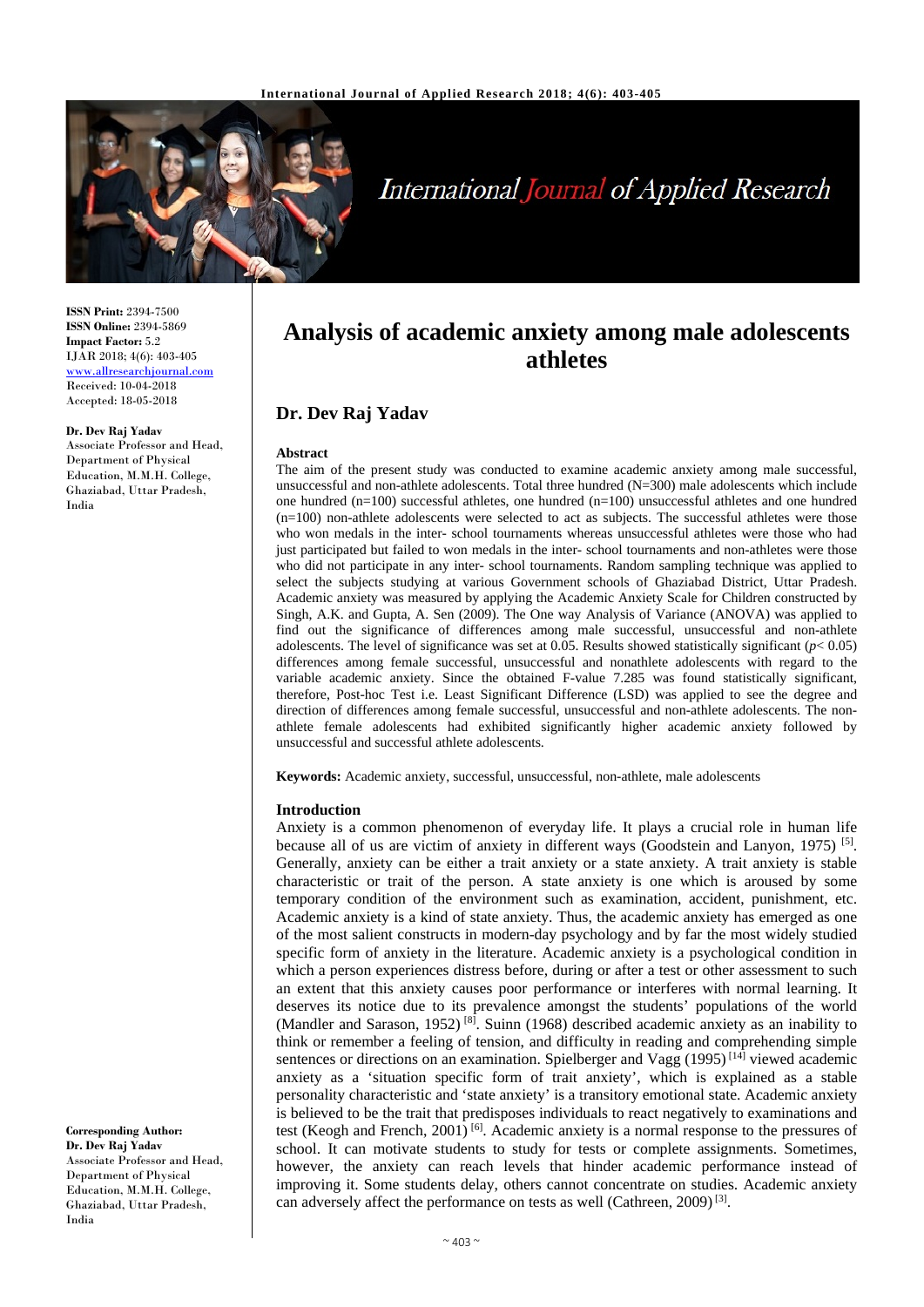Sarason (1959)<sup> $[10]$ </sup> had examined the research literature on test anxiety among school children and concluded that the performance of high test anxious students may be both facilitated and impaired by experimental conditions. Personal evaluation or threat leads to decrements of the performance of high test anxious students whereas reassurance facilitates their performance. Achievement oriented instructions impair the performance of high test anxious subjects. Observing a successful model facilitates the performance of high test anxious subjects, while observing a fail model results in poorer performance. It shows that anxiety is considered to be an uneasiness of mind. The situation will get worse when it starts interrupting the quality of life. Therefore, the present study was designed to investigate academic anxiety among male successful athletes, unsuccessful athletes and non-athlete adolescents.

# **Methodology**

# **Sample**

For the present study, total three hundred  $(N=300)$  male adolescents which include one hundred (n=100) successful athletes, one hundred (n=100) unsuccessful athletes and one hundred (n=100) non-athlete adolescents were selected to act as subjects. The successful athletes were those who win medals in the interschool tournaments whereas unsuccessful athletes were those who had just participated but failed to win medals in the inter-school tournaments and non-athletes were those who did not participate in any interschool tournaments. Random sampling technique was applied to select the subjects studying at various Government schools of Ghaziabad district, Uttar Pradesh.

#### **Tool**

For measuring Academic Anxiety among male successful, unsuccessful and non-athlete adolescents, the Academic Anxiety Scale for Children constructed by Singh, A.K. and Gupta, A. Sen  $(2009)^{[12]}$  was administrated.

#### **Statistical design**

The one way Analysis of Variance (ANOVA) was applied to find out the significant differences among male successful athletes, unsuccessful athletes and non-athletes adolescents. Post-hoc Test i.e., Least Significant Difference (LSD) was applied to find out the direction and degree of differences where 'F' value was found significant. To test the hypothesis, the level of significance was set at 0.05.

#### **Results and Discussion**

The results with regard to variable academic anxiety among male successful, unsuccessful and nonathlete adolescents have been presented below:

**Table 1:** Analysis of Variance (ANOVA) Results with Regard to the Variable Academic Anxiety among Male Successful, Unsuccessful and Non-athlete Adolescents

| <b>Variable</b> | Source of              | Sum of             |               | $df$ Mean F-value Sig. |      |
|-----------------|------------------------|--------------------|---------------|------------------------|------|
|                 | <b>Variance</b>        | <b>Squares</b>     |               |                        |      |
|                 | Between group          | 79.487             | $\mathcal{D}$ | 39.743 7.285*          | .001 |
| Academic        | Within group           | 1620.300 297 5.456 |               |                        |      |
| Anxiety         | Total                  | 1699.787 299       |               |                        |      |
|                 | $*0!10+1005$ $E(2007)$ |                    |               |                        |      |

\*Significant at  $0.05$  F<sub>0.05</sub> (2,297)

It is evident from Table 1 that results of Analysis of Variance (ANOVA) with regard to variable academic anxiety among female successful, unsuccessful and nonathlete adolescents were found statistically significant ( $p <$ 0.05). Since the obtained F-value 7.285 was found statistically significant, therefore, Post-hoc test i.e., Least Significant Difference (LSD) was applied to find out the degree and direction of differences between paired means among female successful, unsuccessful and non-athlete adolescents. The results of Post-hoc test have been presented in Table 2.

**Table 2:** Significance of Difference between Paired Means among Male Successful, Unsuccessful and Non-athlete Adolescents with regard to the Variable Academic Anxiety

| Group(A)       | Group(B)     | <b>Mean Difference (A-B)</b> | Sig. |
|----------------|--------------|------------------------------|------|
| Successfull    | Unsuccessful | .59000                       | .075 |
| (Mean - 10.69) | Non-Athlete  | 1.26000                      | .000 |
| Unsuccessful   | Successful   | .59000                       | .075 |
| (Mean - 11.28) | Non-Athlete  | .67000                       | .043 |
| Non-Athlete    | Successful   | 1.26000                      | .000 |
| (Mean-11.95)   | Unsuccessful | .67000                       | 043  |

Table 2 showed insignificant difference between successful athletes and unsuccessful athletes. However, significant difference was noticed between successful athletes and nonathlete adolescents. It is further observed that the nonathlete adolescents had exhibited significantly higher academic anxiety than their counterpart successful athletes. Similarly, significant difference was also noticed between unsuccessful athletes and non-athlete adolescents. The nonathlete adolescents had demonstrated significantly higher academic anxiety than their counterpart unsuccessful athletes. The graphical representation of mean scores is exhibited in Figure 1.



**Fig 1:** Graphical Representation of Mean Scores with Regard to the Variable Academic Anxiety Among Male Successful Athletes, Unsuccessful Athletes and Non-athlete Adolescents

#### **Discussion**

It is noticed from the results presented in Tables (1-2) that there is significant difference found among male successful athletes, unsuccessful athletes and non-athlete adolescents with regard to the variable Academic Anxiety as the obtained F-value 7.285 was found statistically significant. However, while comparing the mean scores of all the groups, it was observed that male successful athletes had exhibited controlled academic anxiety than their counterpart unsuccessful and non-athlete male adolescents.

The outcome of the result might be due to the fact that male successful athletes were less occupied by mental tension and also able to manage/control their negative thoughts and emotions. Because it is believed sports participation provides ample opportunities for emotional outlet to its